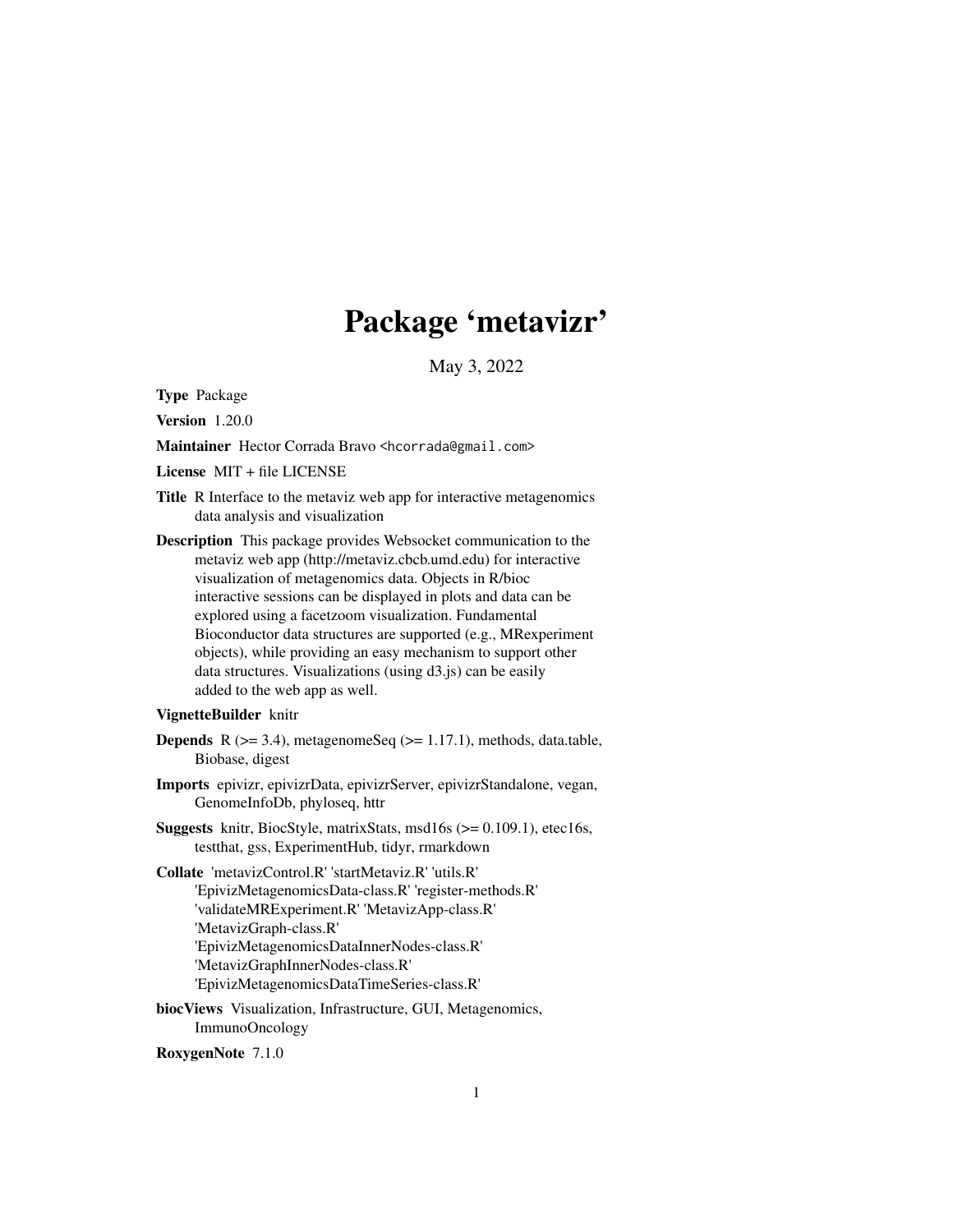<span id="page-1-0"></span>git\_url https://git.bioconductor.org/packages/metavizr

git\_branch RELEASE\_3\_15

git\_last\_commit 596a30e

git\_last\_commit\_date 2022-04-26

Date/Publication 2022-05-03

Author Hector Corrada Bravo [cre, aut], Florin Chelaru [aut], Justin Wagner [aut], Jayaram Kancherla [aut], Joseph Paulson [aut]

# R topics documented:

|       | register, phyloseq-method $\ldots \ldots \ldots \ldots \ldots \ldots \ldots \ldots \ldots \ldots \ldots \ldots \ldots 11$ |    |
|-------|---------------------------------------------------------------------------------------------------------------------------|----|
|       |                                                                                                                           |    |
|       |                                                                                                                           |    |
|       |                                                                                                                           |    |
|       |                                                                                                                           |    |
|       |                                                                                                                           |    |
| Index |                                                                                                                           | 15 |

buildMetavizGraph *Build a MetavizTree object from another object*

# Description

Build a MetavizTree object from another object

# Usage

```
buildMetavizGraph(object, ...)
## S4 method for signature 'MRexperiment'
buildMetavizGraph(object, feature_order, ...)
```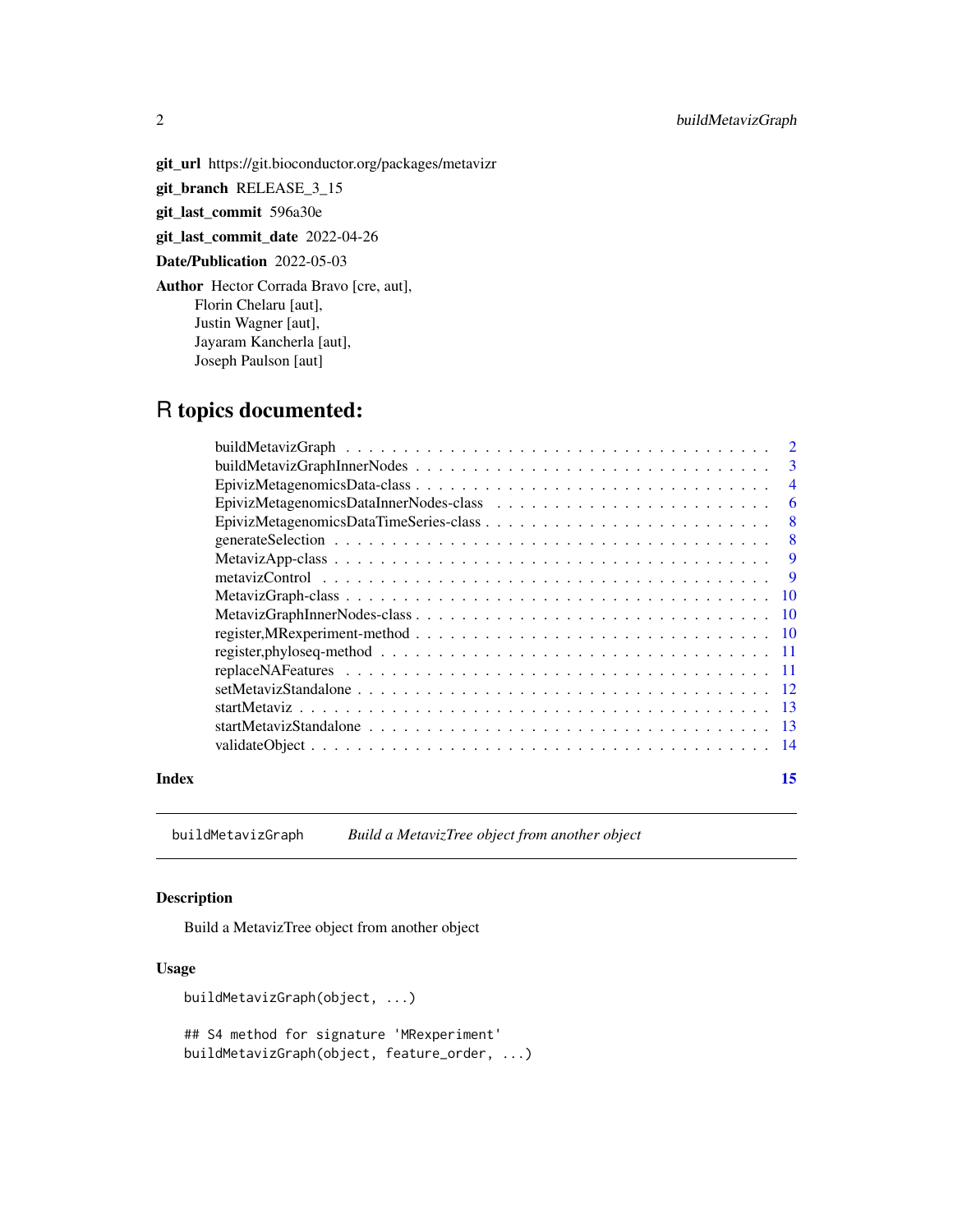# <span id="page-2-0"></span>Arguments

| object  | The object from which taxonomy data is extracted             |  |  |  |
|---------|--------------------------------------------------------------|--|--|--|
| $\cdot$ | Additional arguments                                         |  |  |  |
|         | feature_order Ordering of leaves (features) in taxonomy tree |  |  |  |

# Value

a [MetavizGraph](#page-9-1) object

# Methods (by class)

• MRexperiment: Build graph from a [MRexperiment-class](#page-0-0) object

buildMetavizGraphInnerNodes

*Build a MetavizTree object from another object*

### Description

Build a MetavizTree object from another object

# Usage

buildMetavizGraphInnerNodes(object, ...)

```
## S4 method for signature 'MRexperiment'
buildMetavizGraphInnerNodes(object, feature_order,
  ...)
```
# Arguments

| object  | The object from which taxonomy data is extracted             |  |  |  |
|---------|--------------------------------------------------------------|--|--|--|
| $\cdot$ | Additional arguments                                         |  |  |  |
|         | feature_order Ordering of leaves (features) in taxonomy tree |  |  |  |

# Value

a [MetavizGraphInnerNodes](#page-9-2) object

#### Methods (by class)

• MRexperiment: Build graph from a [MRexperiment-class](#page-0-0) object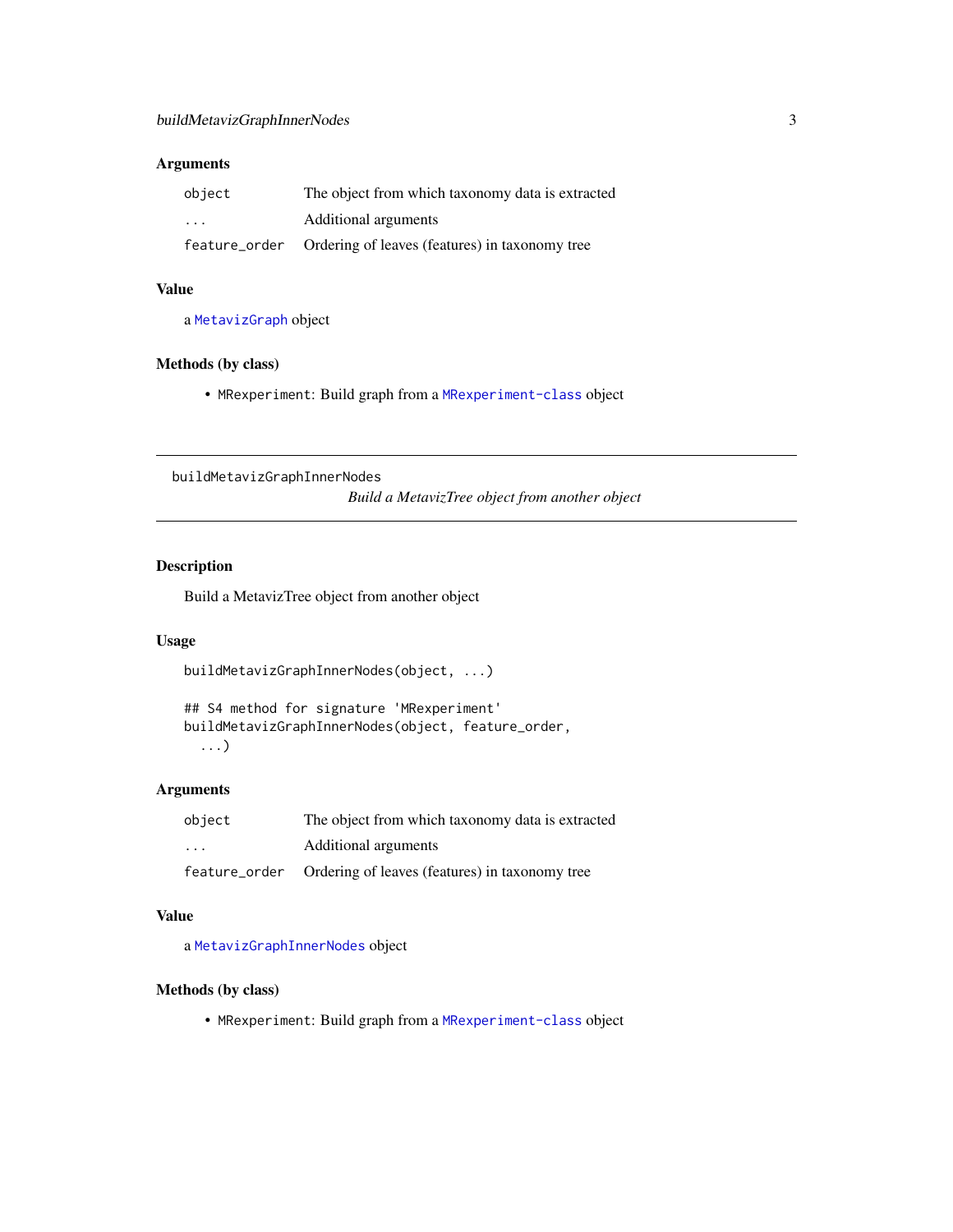*Data container for MRexperiment objects*

#### <span id="page-3-1"></span><span id="page-3-0"></span>**Description**

Used to serve metagenomic data (used in e.g., icicle plots and heatmaps). Wraps [MRexperiment-class](#page-0-0) objects.

#### Methods

df\_to\_tree(root, df) Helper function to recursively build nested response for getHierarchy

root Root of subtree

df data.frame containing children to process

- get\_default\_chart\_type() Get name of default chart type for this data type
- get\_measurements() Get description of measurements served by this object
- getAlphaDiversity(measurements = NULL) Compute alpha diversity using vegan for the given samples

measurements Samples to compute alpha diversity

start Start of feature range to query

end End of feature range to query

getCombined(measurements = NULL, seqName, start = 1, end = 1000, order = NULL, nodeSelection = NULL, select Return the counts aggregated to selected nodes for the given samples

measurements Samples to get counts for

seqName name of datasource

start Start of feature range to query

end End of feature range to query

order Ordering of nodes

nodeSelection Node-id and selectionType pairs

selectedLevels Current aggregation level

getHierarchy(nodeId = NULL) Retrieve feature hierarchy information for subtree with specified root

nodeId Feature identifier with level info

getPCA(measurements = NULL) Compute PCA over all features for given samples

measurements Samples to compute PCA over

start Start of feature range to query

end End of feature range to query

getRows(measurements = NULL, start = 1, end = 1000, selectedLevels = 3, selections = NULL) Return the sample annotation and features within the specified range and level for a given sample and features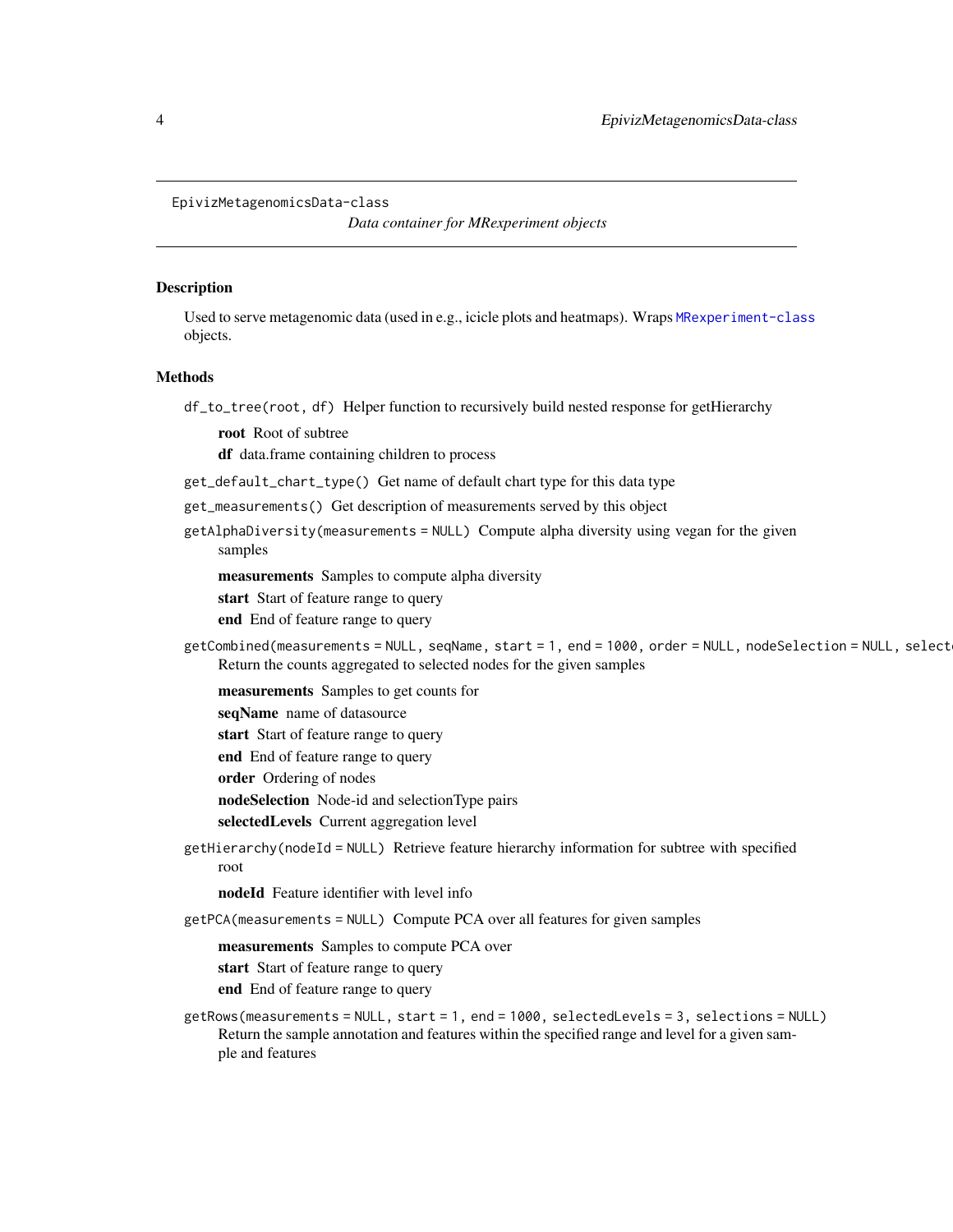measurements Samples to retrieve for start Start of feature range to query end End of feature range to query selections Node-id and selectionType pairs selectedLevels Current aggregation level

```
getValues(measurements = NULL, start = 1, end = 1000, selectedLevels = 3, selections = NULL, row_order = NULL)
     Return the counts for a sample within the specified range
```
measurements Samples to get counts for

start Start of feature range to query

end End of feature range to query

selections Node-id and selectionType pairs

selectedLevels Current aggregation level

propagateHierarchyChanges(selection = NULL, order = NULL, selectedLevels = NULL, request\_with\_labels = F/ Update internal state for hierarchy

selection Node-id and selectionType pairs

order Ordering of features

selectedLevels Current aggregation level

request\_with\_labels For handling requests using fData entries from MRexperiment

row\_to\_dict(row) Helper function to format each node entry for getHierarchy response

row Information for current node.

searchTaxonomy(query = NULL, max\_results = 15) Return list of features matching a text-based query

query String of feature for which to search

max\_results Maximum results to return

toNEO4JDbHTTP(batch\_url, neo4juser, neo4jpass, datasource, description = NULL) Write an 'EpivizMetagenomicsData' object to a Neo4j graph database

@param batch\_url (character) Neo4j database url and port for processing batch http requests @param neo4juser (character) Neo4j database user name @param neo4jpass (character) Neo4j database password @param datasource (character) Name of Neo4j datasource node for this 'EpivizMetagenomicsData' object

@examples library(metagenomeSeq) data("mouseData") mobj <- metavizr:::EpivizMetagenomicsData\$new(object=mouseData) mobj\$toNEO4JDbHTTP(batch\_url = "http://localhost:7474/db/data/batch", neo4juser = "neo4juser", neo4jpass = "neo4jpass", datasource = "mouse\_data")

update(new\_object, send\_request = TRUE) Update underlying data object with new object

#### Examples

```
## Not run:
library(metagenomeSeq)
data(mouseData)
obj <- metavizr:::EpivizMetagenomicsData$new(mouseData, feature_order = colnames(fData(mouseData)))
```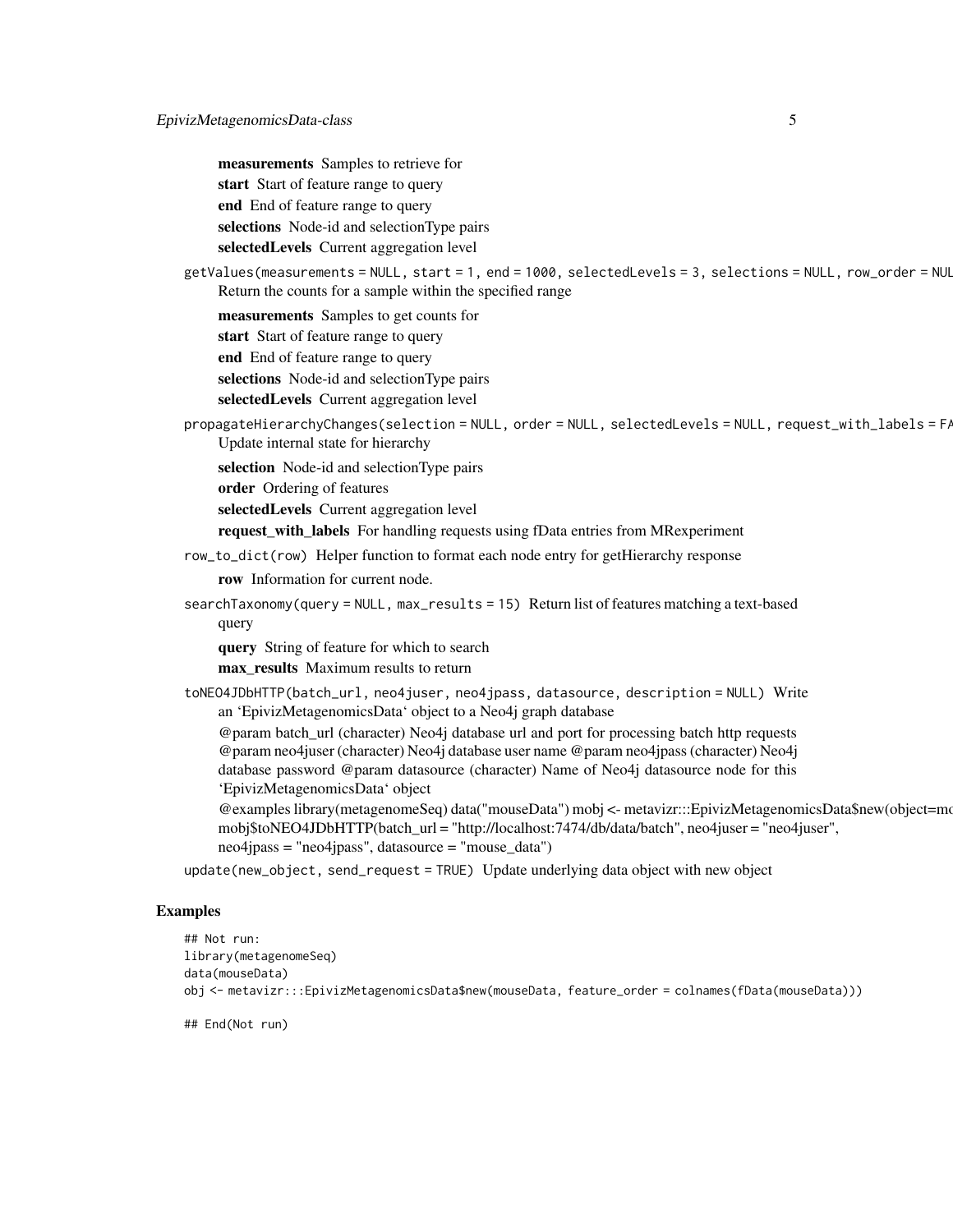<span id="page-5-0"></span>EpivizMetagenomicsDataInnerNodes-class *Data container for MRexperiment objects*

#### **Description**

Used to serve metagenomic data (used in e.g., icicle plots and heatmaps). Wraps [MRexperiment-class](#page-0-0) objects.

#### Methods

df\_to\_tree(root, df) Helper function to recursively build nested response for getHierarchy

root Root of subtree

df data.frame containing children to process

- get\_default\_chart\_type() Get name of default chart type for this data type
- get\_measurements() Get description of measurements served by this object
- getAlphaDiversity(measurements = NULL) Compute alpha diversity using vegan for the given samples

measurements Samples to compute alpha diversity

start Start of feature range to query

end End of feature range to query

getCombined(measurements = NULL, seqName, start = 1, end = 1000, order = NULL, nodeSelection = NULL, select Return the counts aggregated to selected nodes for the given samples

measurements Samples to get counts for

seqName name of datasource

start Start of feature range to query

end End of feature range to query

order Ordering of nodes

nodeSelection Node-id and selectionType pairs

selectedLevels Current aggregation level

getHierarchy(nodeId = NULL) Retrieve feature hierarchy information for subtree with specified root

nodeId Feature identifier with level info

getPCA(measurements = NULL) Compute PCA over all features for given samples

measurements Samples to compute PCA over

start Start of feature range to query

end End of feature range to query

getRows(measurements = NULL, start = 1, end = 1000, selectedLevels = 3, selections = NULL) Return the sample annotation and features within the specified range and level for a given sample and features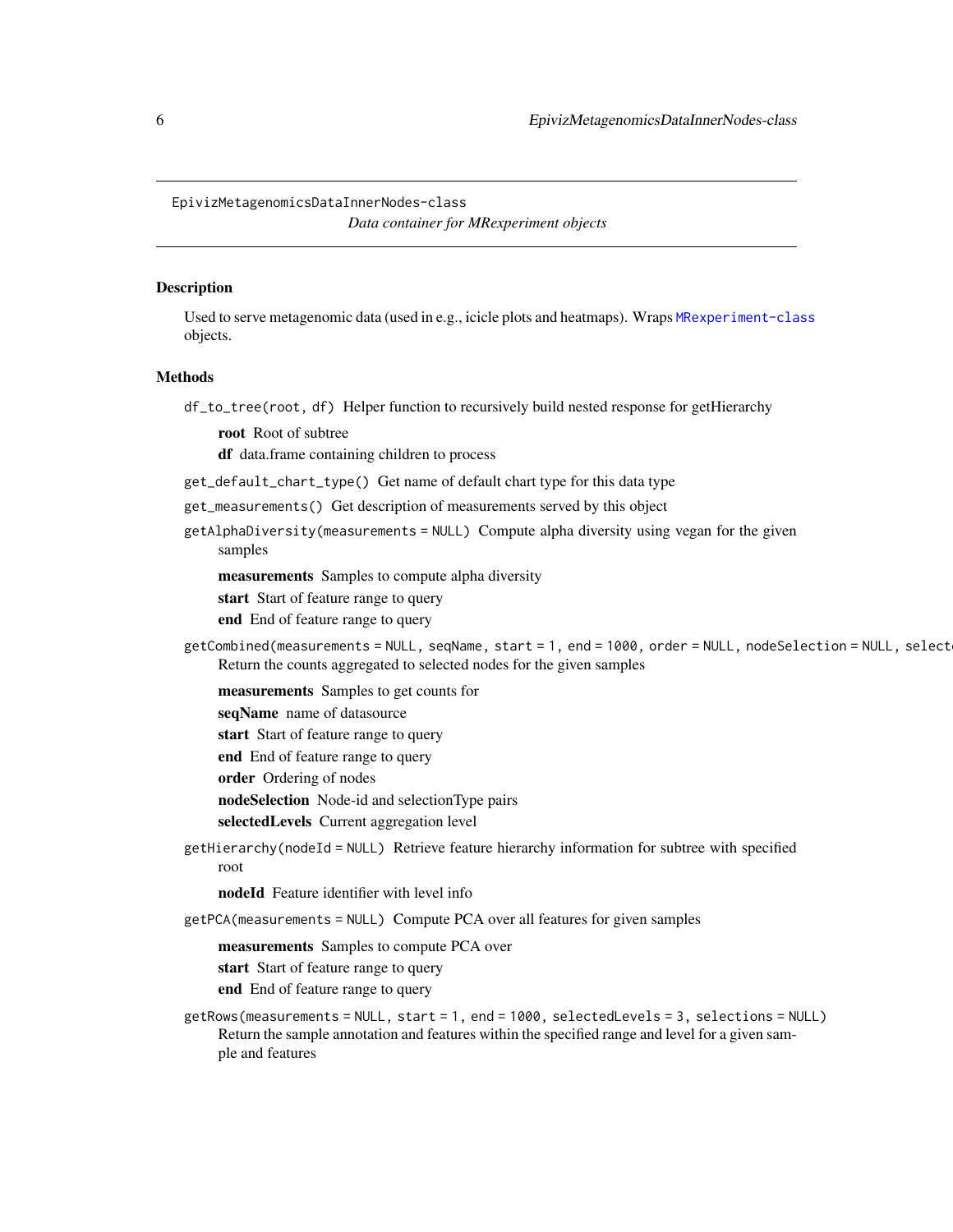measurements Samples to retrieve for start Start of feature range to query end End of feature range to query selections Node-id and selectionType pairs selectedLevels Current aggregation level

```
getValues(measurements = NULL, start = 1, end = 1000, selectedLevels = 3, selections = NULL)
    Return the counts for a sample within the specified range
```
measurements Samples to get counts for

start Start of feature range to query

end End of feature range to query

selections Node-id and selectionType pairs

selectedLevels Current aggregation level

```
propagateHierarchyChanges(selection = NULL, order = NULL, selectedLevels = NULL, request_with_labels = F/
    Update internal state for hierarchy
```
selection Node-id and selectionType pairs

order Ordering of features

selectedLevels Current aggregation level

request\_with\_labels For handling requests using fData entries from MRexperiment

row\_to\_dict(row) Helper function to format each node entry for getHierarchy response

row Information for current node.

```
searchTaxonomy(query = NULL, max_results = 15) Return list of features matching a text-based
    query
```
query String of feature for which to search

max\_results Maximum results to return

### Examples

```
## Not run:
library(curatedMetagenomicData)
zeller.eset = ZellerG_2014.metaphlan_bugs_list.stool()
zeller_MR <- ExpressionSet2MRexperiment(zeller.eset)
feature_order <- colnames(fData(zeller_MR))
sampleId<- "CCIS98482370ST-3-0"
mObj <- metavizr:::EpivizMetagenomicsDataInnerNodes$new(zeller_MR, feature_order = feature_order)
```
## End(Not run)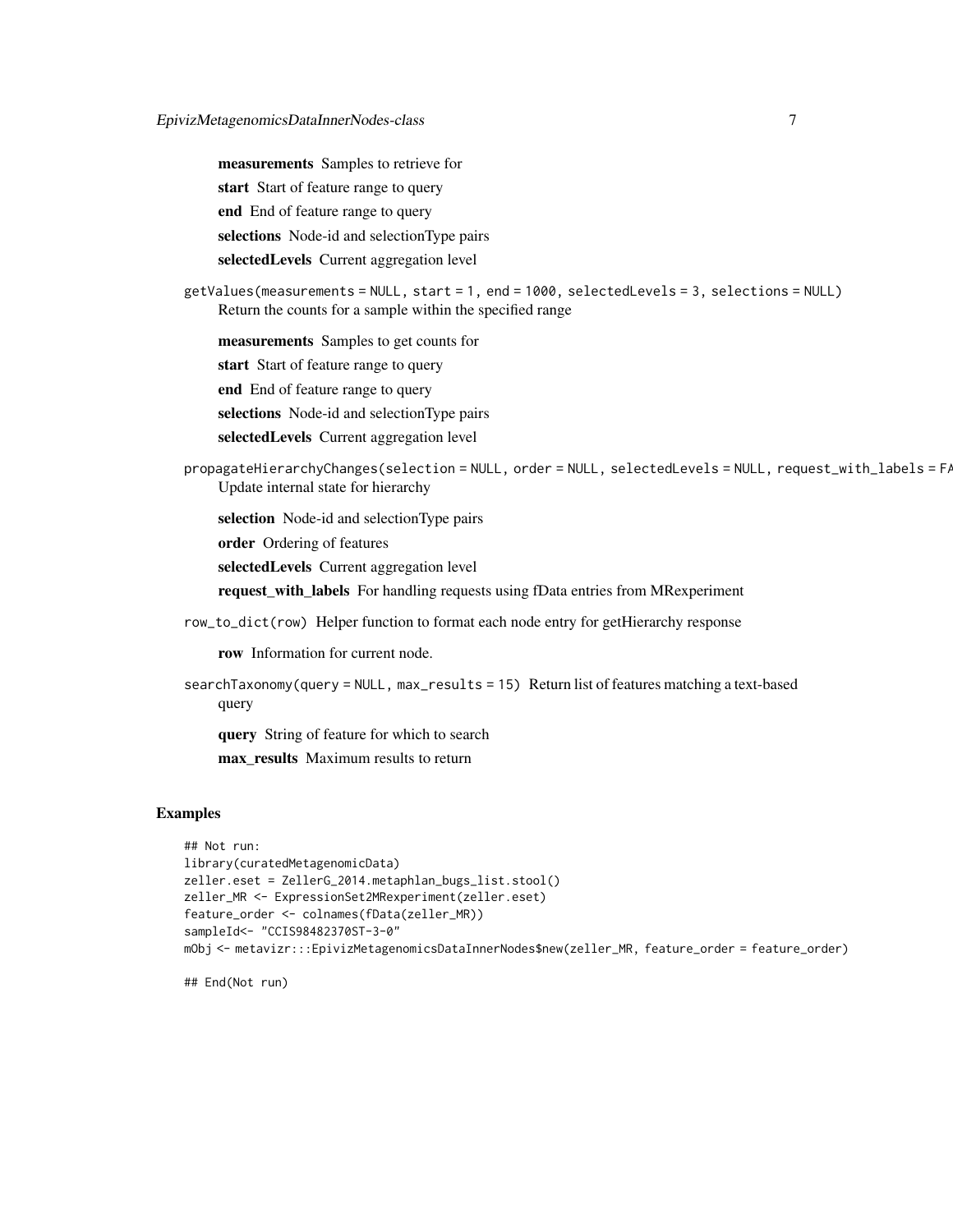```
EpivizMetagenomicsDataTimeSeries-class
                        Data container for MRexperiment objects
```
# Description

Used to serve metagenomic data (used in e.g., icicle plots and heatmaps). Wraps [MRexperiment-class](#page-0-0) objects.

### Examples

```
## Not run:
library(metagenomeSeq)
data(mouseData)
obj <- metavizr:::EpivizMetagenomicsData$new(mouseData, feature_order = colnames(fData(mouseData)))
## End(Not run)
```
generateSelection *Method to select and set aggregation type to nodes in FacetZoom*

#### Description

Method to select and set aggregation type to nodes in FacetZoom

#### Usage

```
generateSelection(feature_names, aggregation_level, selection_type,
 feature_order = NULL)
```
# Arguments

feature\_names Selected Features aggregation\_level Level in the hierarchy selection\_type Expanded, aggregated, or removed feature\_order Order of features at that level

# Value

A selection object for a metavizControl object to accept

# Examples

generateSelection("Bacteroidales", 1L, 2L)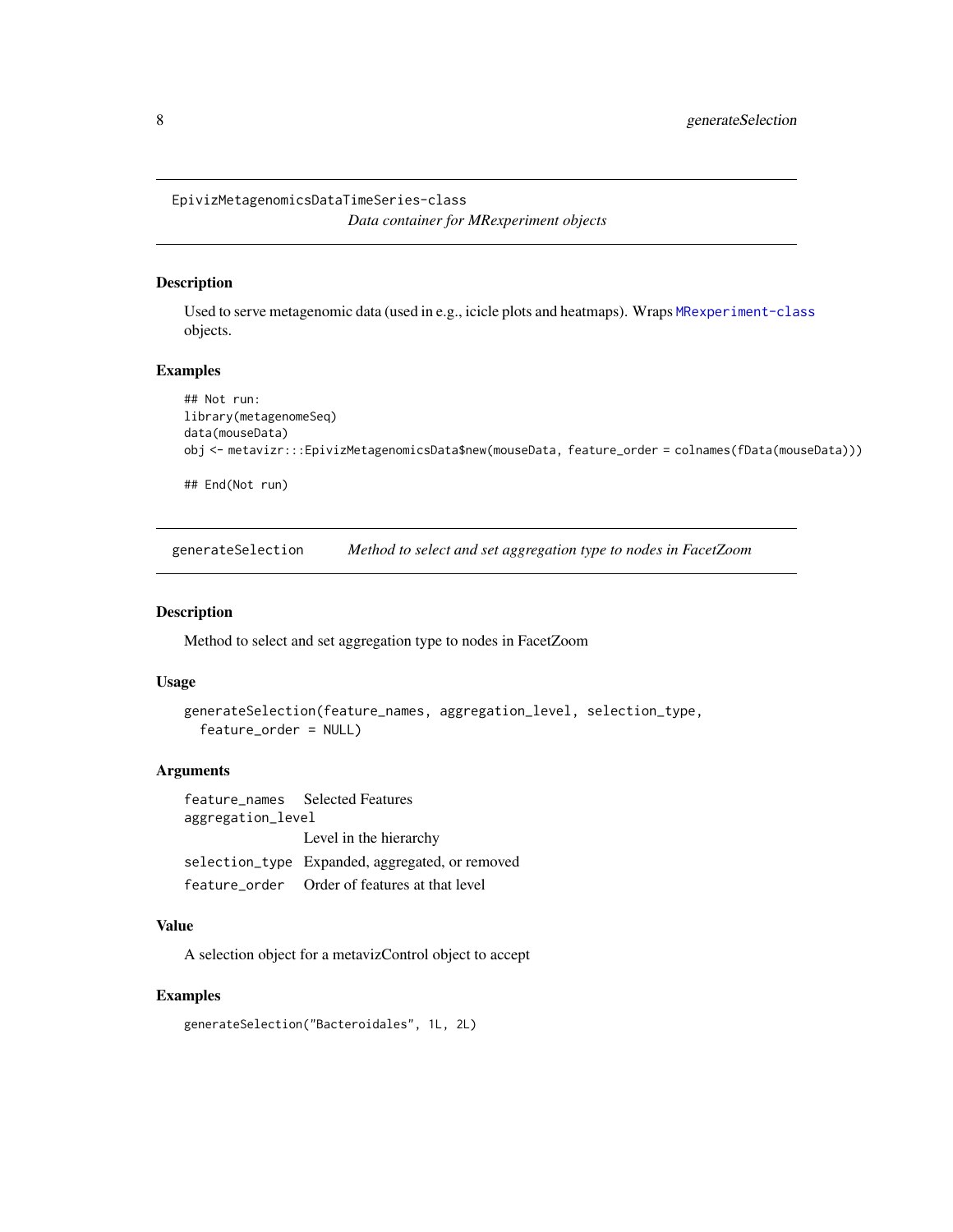<span id="page-8-0"></span>MetavizApp-class *Class managing connection to metaviz application.*

#### <span id="page-8-1"></span>Description

Class managing connection to metaviz application.

metavizControl *metavizr settings*

#### Description

Default settings for the various plotting functions in metavizr.

#### Usage

```
metavizControl(aggregateAtDepth = 3, aggregateFrom = function(x)colSums(x), valuesAnnotationFuns = NULL, maxDepth = 4,
 maxHistory = 3, maxValue = NULL, minValue = NULL, title = "",
 n = 10000, rankFun = stats::sd, norm = TRUE, log = FALSE,
  featureSelection = NULL)
```
# Arguments

aggregateAtDepth Level of the tree to aggregate counts at by default. aggregateFun Function to aggregate counts by at the aggregateAtDepth level. valuesAnnotationFuns Function for error bars. maxDepth Level of the tree to display by default in icicle view. maxHistory Value for caching. maxValue Maximum value to display. minValue Minimum value to display. title title. n Number of OTUs to include in ranking. rankFun Ranking function - single vector function. norm Normalize MRexperiment object. log Log tranformation of MRexperiment object. featureSelection List of features to set as nodeSelections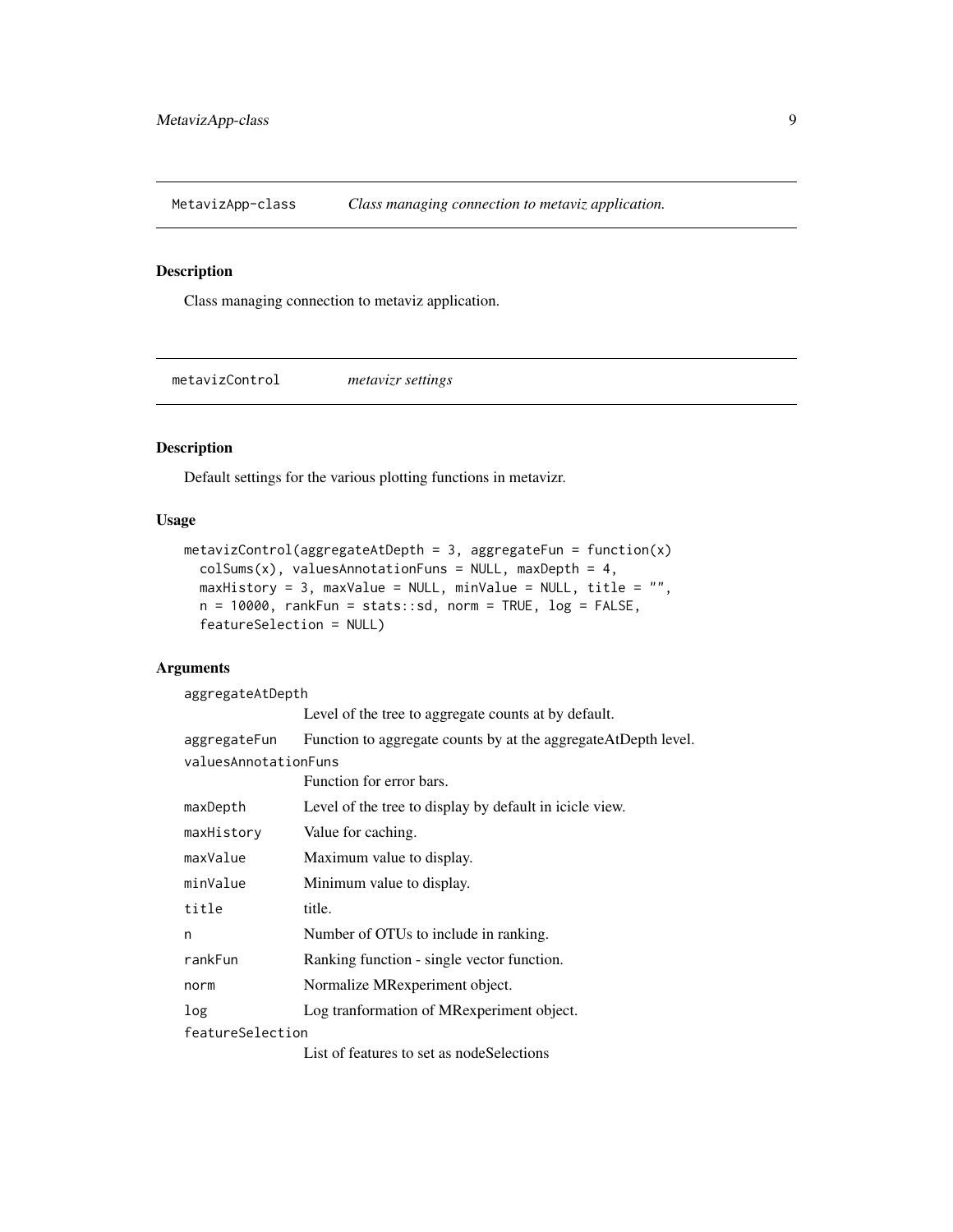# <span id="page-9-0"></span>Value

List of setting parameters.

#### Examples

```
settings = metavizControl()
```
MetavizGraph-class *Graph implementation to query hierarchical feature data*

# <span id="page-9-1"></span>Description

Used to manage aggregation and range queries from the Metaviz app UI.

MetavizGraphInnerNodes-class

*Graph implementation to query hierarchical feature data*

# <span id="page-9-2"></span>Description

Used to manage aggregation and range queries from the Metaviz app UI.

```
register,MRexperiment-method
```
*Generic method to register data to the epiviz data server*

# Description

Generic method to register data to the epiviz data server

#### Usage

```
## S4 method for signature 'MRexperiment'
register(object, type = "LeafCounts",
 columns = NULL, ...)
```
# Arguments

| object   | The object to register to data server                                                                                |
|----------|----------------------------------------------------------------------------------------------------------------------|
| type     | leafCounts, if data objects has counts at leaf level or innerNodeCounts, if data<br>object has counts at inner nodes |
| columns  | Name of columns containing data to register                                                                          |
| $\cdots$ | Additional arguments passed to object constructors                                                                   |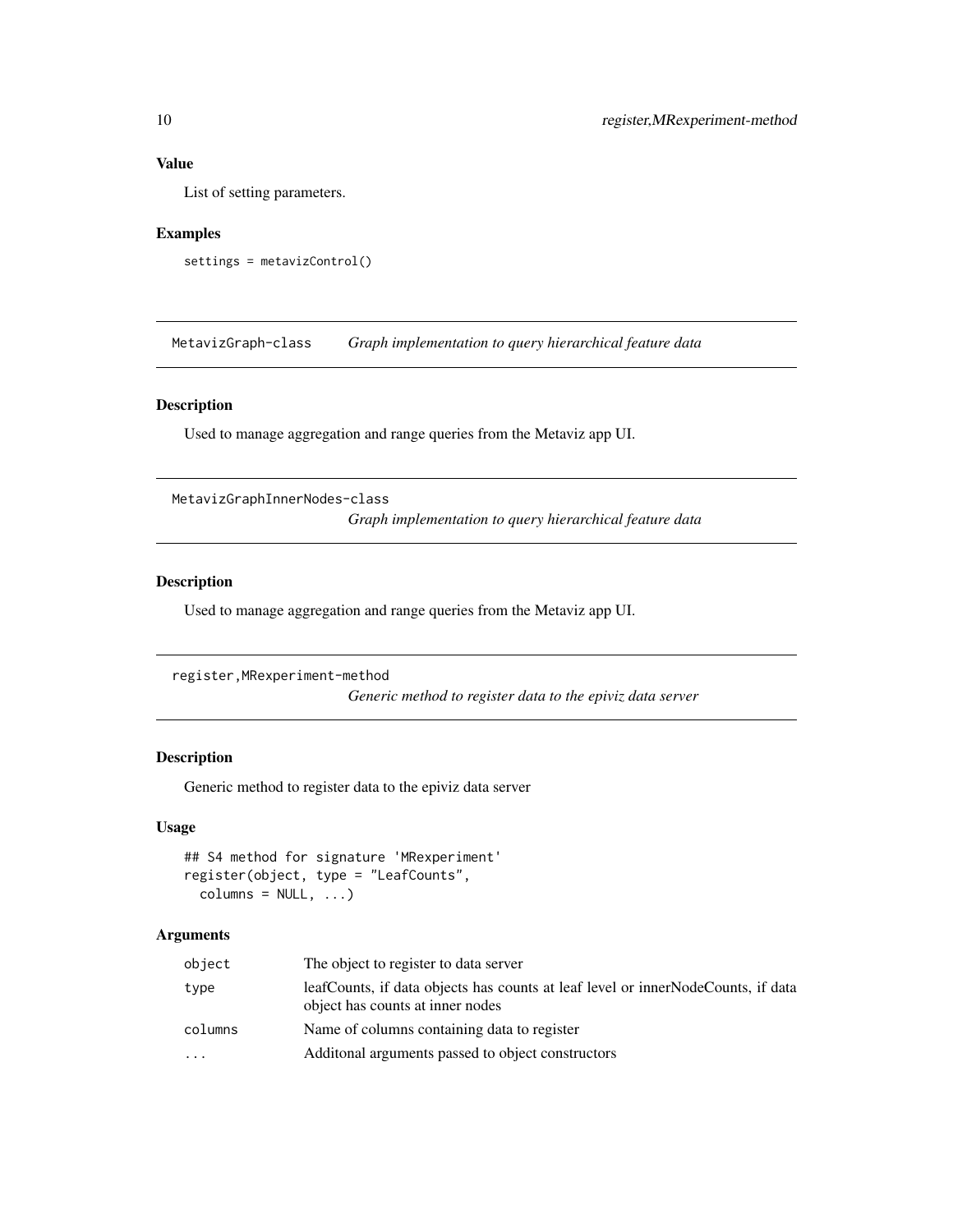# <span id="page-10-0"></span>Value

An [EpivizMetagenomicsData-class](#page-3-1) object

register,phyloseq-method

*Generic method to register data to the epiviz data server*

### Description

Generic method to register data to the epiviz data server

# Usage

```
## S4 method for signature 'phyloseq'
register(object, type = "LeafCounts", ...)
```
# Arguments

| object                  | The object to register to data server                                                                                |
|-------------------------|----------------------------------------------------------------------------------------------------------------------|
| type                    | leafCounts, if data objects has counts at leaf level or innerNodeCounts, if data<br>object has counts at inner nodes |
| $\cdot$ $\cdot$ $\cdot$ | Additional arguments passed to object constructors                                                                   |

# Value

An [phyloseq-class](#page-0-0) object

| replaceNAFeatures | Method to replace NA or null feature labels with |                               |  |  |  |
|-------------------|--------------------------------------------------|-------------------------------|--|--|--|
|                   |                                                  | Not_Annotated_hierarchy-level |  |  |  |

# Description

Method to replace NA or null feature labels with Not\_Annotated\_hierarchy-level

#### Usage

```
replaceNAFeatures(replacing_na_obj_fData, feature_order)
```
# Arguments

| replacing_na_obj_fData |                                                      |  |  |
|------------------------|------------------------------------------------------|--|--|
|                        | fData from MRexperiment object to replace NA or null |  |  |
|                        | feature order Order of features                      |  |  |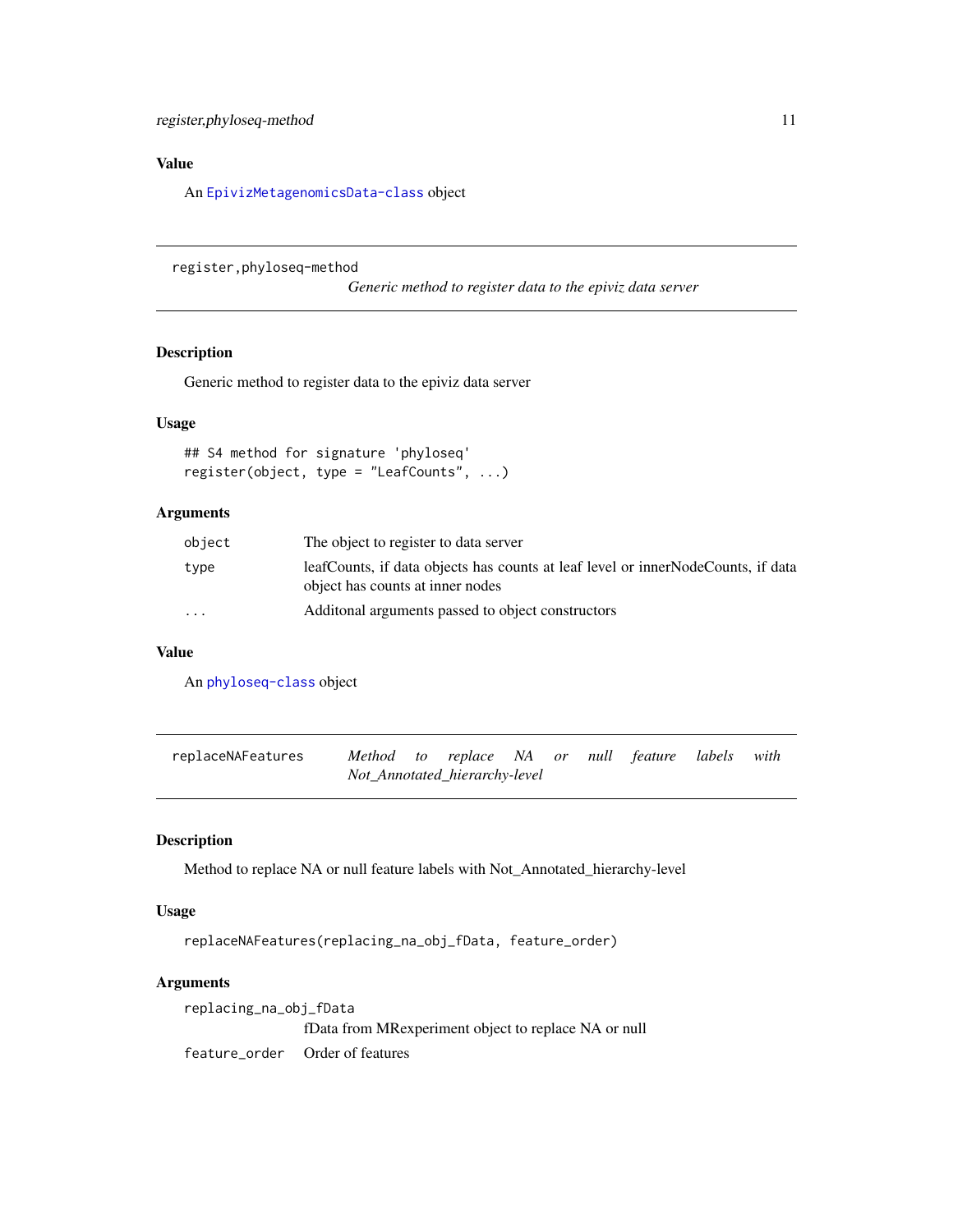# Value

hierarchy with NA or null feature labels replaced

#### Examples

```
library(metagenomeSeq)
data(mouseData)
feature_order <- colnames(fData(mouseData))
replaceNAFeatures(fData(mouseData),feature_order)
```
setMetavizStandalone *set metaviz app standalone settings*

# Description

set metaviz app standalone settings

# Usage

```
setMetavizStandalone(url = "https://github.com/epiviz/epiviz.git",
 branch = "metaviz-4.1", local_path = NULL, non_interactive = FALSE)
```
# Arguments

| url             | (character) github url to use. defaults to $("https://github.com/epiviz/epiviz.$<br>$git'$ ).             |
|-----------------|-----------------------------------------------------------------------------------------------------------|
| branch          | (character) branch on the github repository. defaults to (master).                                        |
| local_path      | (character) if you already have a local instance of metaviz and would like to run<br>standalone use this. |
| non_interactive |                                                                                                           |
|                 | (logical) don't download repo, used for testing purposes.                                                 |

#### Value

path to the metaviz app git repository

# Examples

```
## Not run:
#' # see package vignette for example usage
setMetavizStandalone()
```
## End(Not run)

<span id="page-11-0"></span>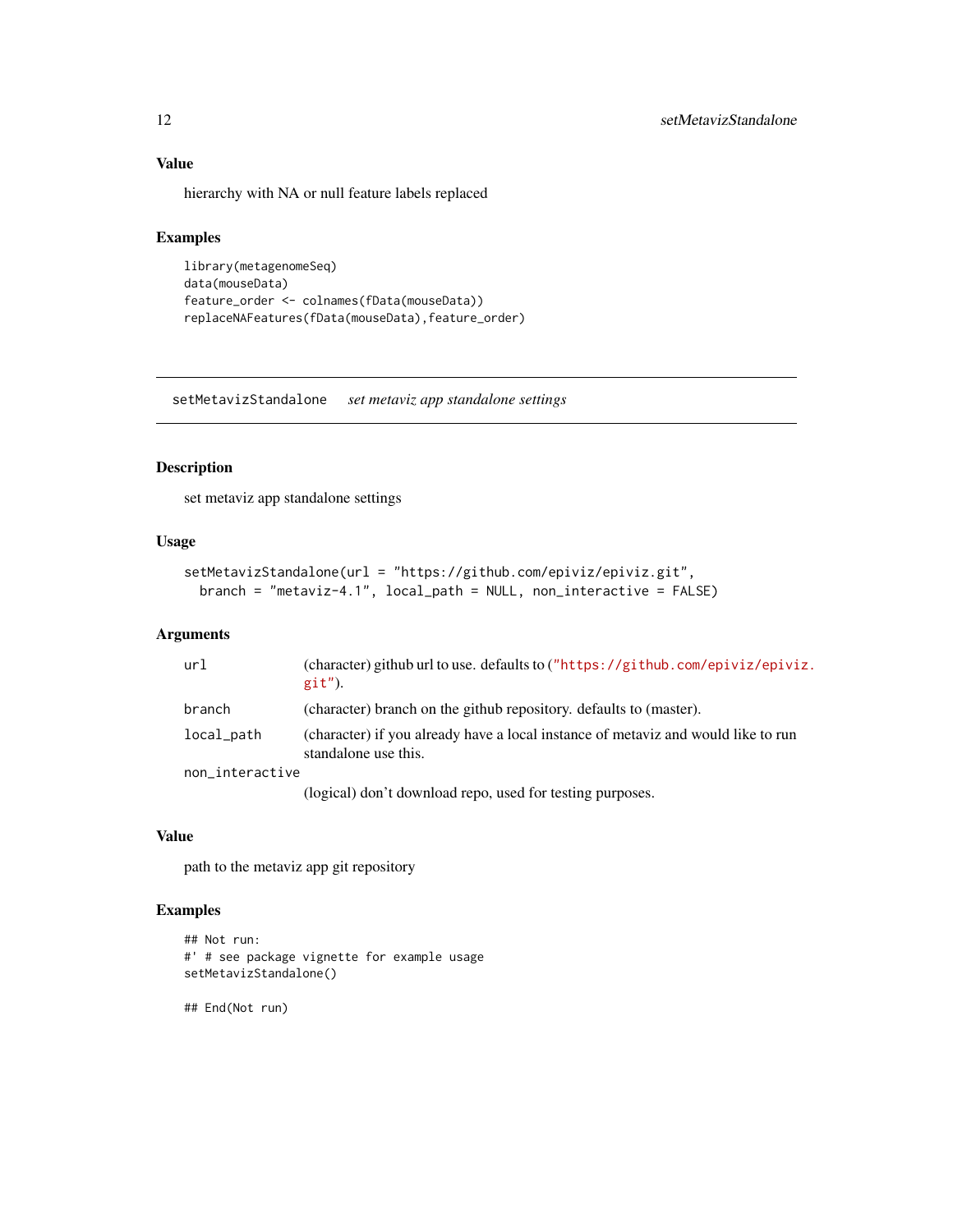<span id="page-12-0"></span>

# Description

Start metaviz app and create [MetavizApp](#page-8-1) object to manage connection.

#### Usage

```
startMetaviz(host = "http://metaviz.cbcb.umd.edu",
  register_function = .register_all_metaviz_things, ...)
```
# Arguments

| host              | (character) host address to launch.                                         |
|-------------------|-----------------------------------------------------------------------------|
| register_function |                                                                             |
|                   | (function) function used to register actions and charts on the metaviz app. |
| $\cdots$          | additional parameters passed to startEpiviz.                                |
|                   |                                                                             |

# Value

An object of class [MetavizApp](#page-8-1)

#### See Also

#### [MetavizApp](#page-8-1)

#### Examples

```
# see package vignette for example usage
app <- startMetaviz(non_interactive=TRUE, open_browser=FALSE)
app$stop_app()
```
startMetavizStandalone

*Start metaviz app in standalone (locally) and create* [MetavizApp](#page-8-1) *object to manage connection.*

#### Description

Start metaviz app in standalone (locally) and create [MetavizApp](#page-8-1) object to manage connection.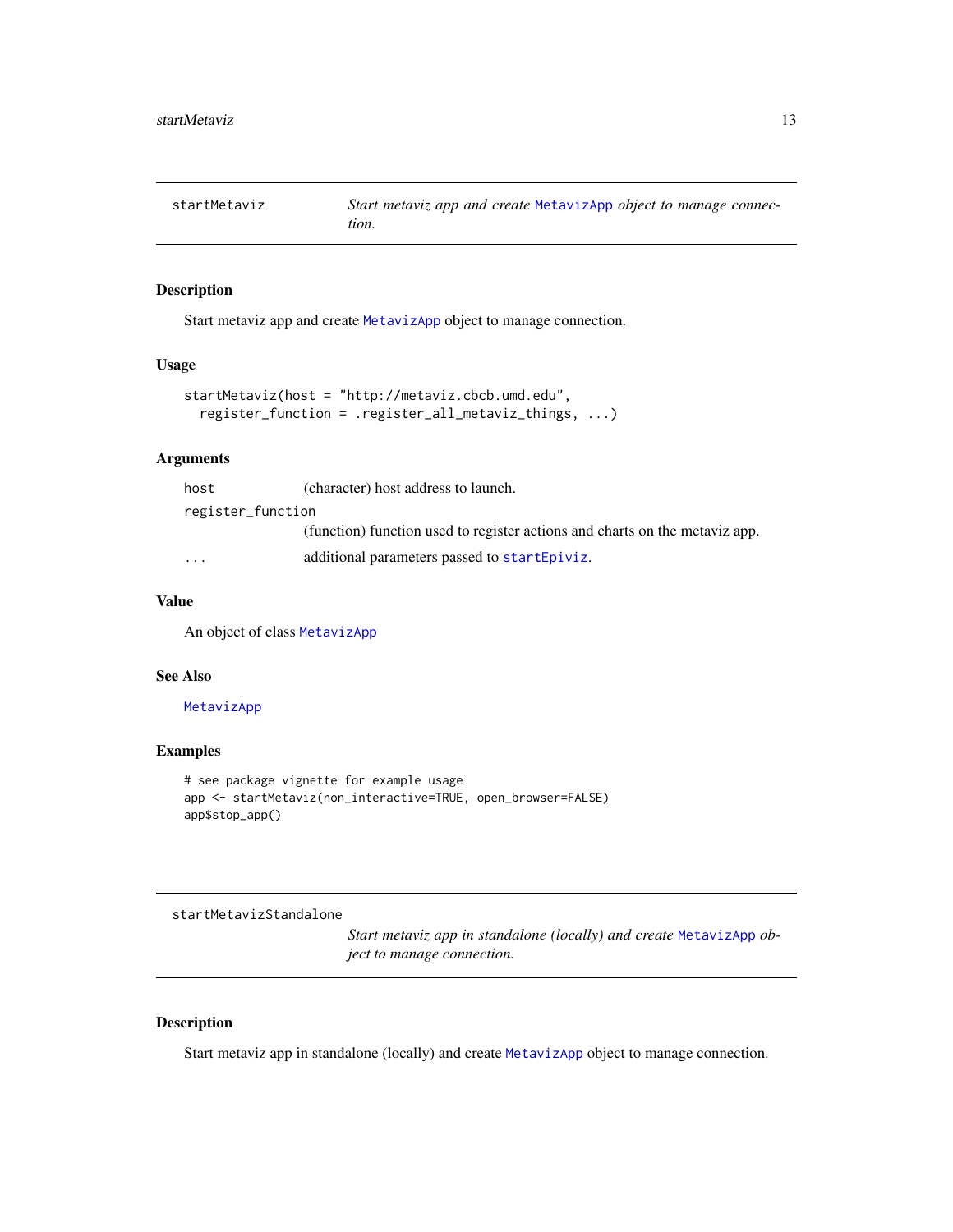# <span id="page-13-0"></span>Usage

```
startMetavizStandalone(register_function = .register_all_metaviz_things,
 use_viewer_option = FALSE, ...)
```
# Arguments

| register_function |                                                                                                                                                  |
|-------------------|--------------------------------------------------------------------------------------------------------------------------------------------------|
|                   | (function) function used to register actions and charts on the metaviz app.                                                                      |
| use_viewer_option |                                                                                                                                                  |
|                   | (function) run application in viewer defined by getOption("viewer"). This<br>allows standalone app to run in Rstudio's viewer (FALSE by default) |
| $\ddotsc$         | additional parameters passed to startStandalone.                                                                                                 |

# Value

An object of class [MetavizApp](#page-8-1)

#### Examples

```
#' # see package vignette for example usage
app <- startMetavizStandalone(non_interactive=TRUE)
app$stop_app()
```
validateObject *validate* [MRexperiment-class](#page-0-0) *object*

#### Description

validate [MRexperiment-class](#page-0-0) object

# Usage

```
validateObject(object)
```
# Arguments

object an object of class [MRexperiment-class](#page-0-0)

# Value

TRUE or FALSE

# Examples

```
library(metagenomeSeq)
data(mouseData)
validateObject(mouseData)
```